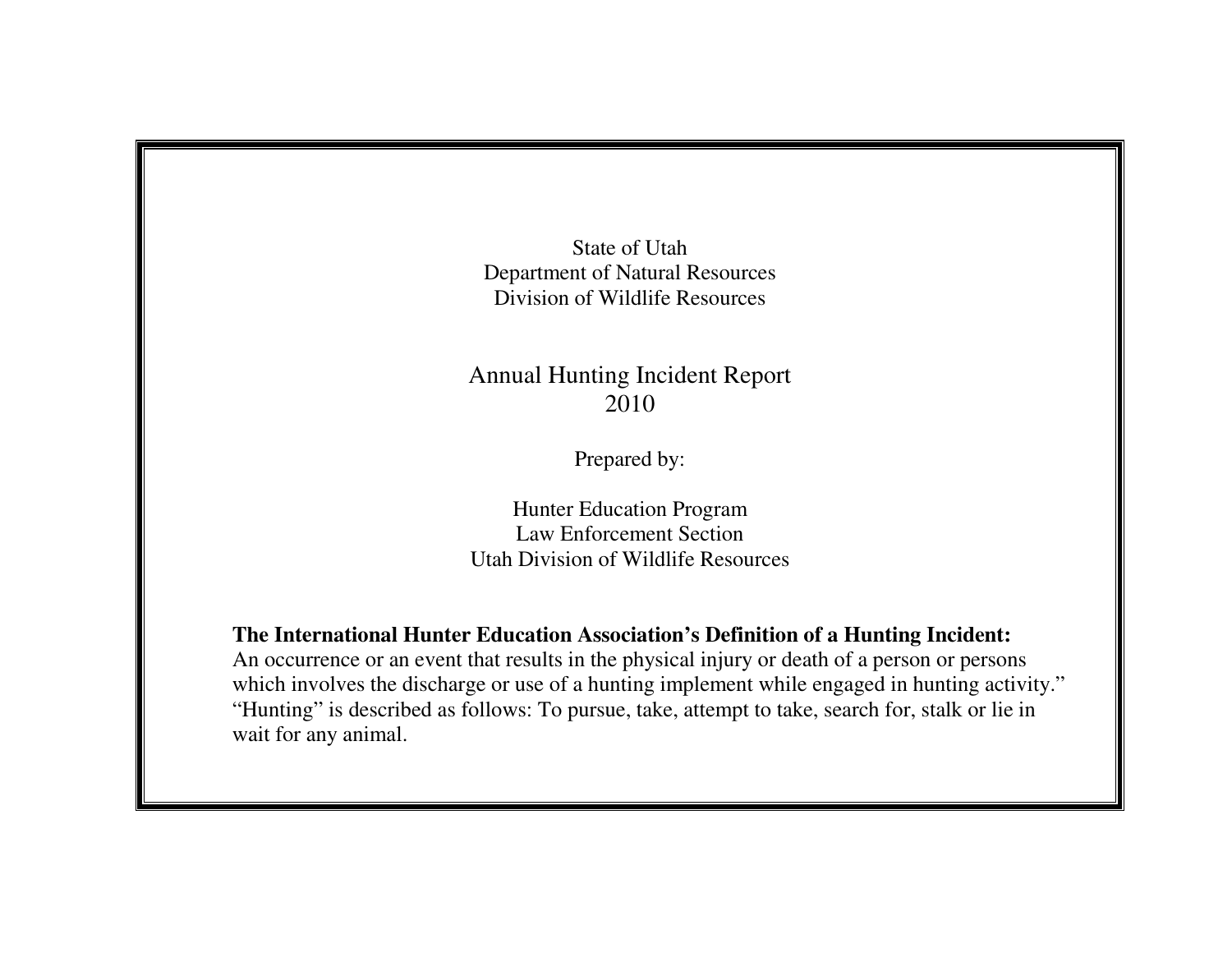| <b>NON-FATAL</b>                             |                                                                                                                                                                                                                                                                                      |                               |                        |                                           |                              |  |
|----------------------------------------------|--------------------------------------------------------------------------------------------------------------------------------------------------------------------------------------------------------------------------------------------------------------------------------------|-------------------------------|------------------------|-------------------------------------------|------------------------------|--|
| VICTIM'S<br>AGE & SEX                        | <b>HUNTER EDUCATION</b><br>TRAINED                                                                                                                                                                                                                                                   | <b>FIREARM</b><br><b>USED</b> | SHOOTER'S<br>AGE & SEX | <b>HUNTER EDUCATION</b><br><b>TRAINED</b> | <b>GAME</b><br><b>HUNTED</b> |  |
| 19 year-old<br>Male                          | Yes                                                                                                                                                                                                                                                                                  | Rifle                         | 24 year-old<br>Male    | Yes                                       | Deer                         |  |
| Remarks:                                     | Two brothers were preparing to hunt deer. The shooter was placing a rifle under the back seat of their vehicle.<br>He was unaware that the firearm was loaded. The firearm discharged hitting the victim who was standing on<br>the opposite side of the vehicle in the right thigh. |                               |                        |                                           |                              |  |
| <b>Possible Cause:</b>                       | Placing a loaded firearm in a vehicle<br>Careless handling of a firearm-failure to control the direction of the muzzle                                                                                                                                                               |                               |                        |                                           |                              |  |
| <b>Location of Accident: San Juan County</b> |                                                                                                                                                                                                                                                                                      |                               |                        |                                           |                              |  |

| 17 year-old                           | <b>Yes</b>                                                                                                                                                                                                                                   | Rifle | 14 year-old | Yes | Elk |  |
|---------------------------------------|----------------------------------------------------------------------------------------------------------------------------------------------------------------------------------------------------------------------------------------------|-------|-------------|-----|-----|--|
| Male                                  |                                                                                                                                                                                                                                              |       | Male        |     |     |  |
| <b>Remarks:</b>                       | The victim was hunting elk with other family members. They returned to camp after hunting and were<br>unloading their firearms. As the shooter was unloading his 30-30 he had a negligent discharge striking the<br>victim in the left calf. |       |             |     |     |  |
| <b>Possible Cause:</b>                | Careless handling of a firearm-failure to control the direction of the muzzle<br>Unloading firearm                                                                                                                                           |       |             |     |     |  |
| Location of Accident: Duchesne County |                                                                                                                                                                                                                                              |       |             |     |     |  |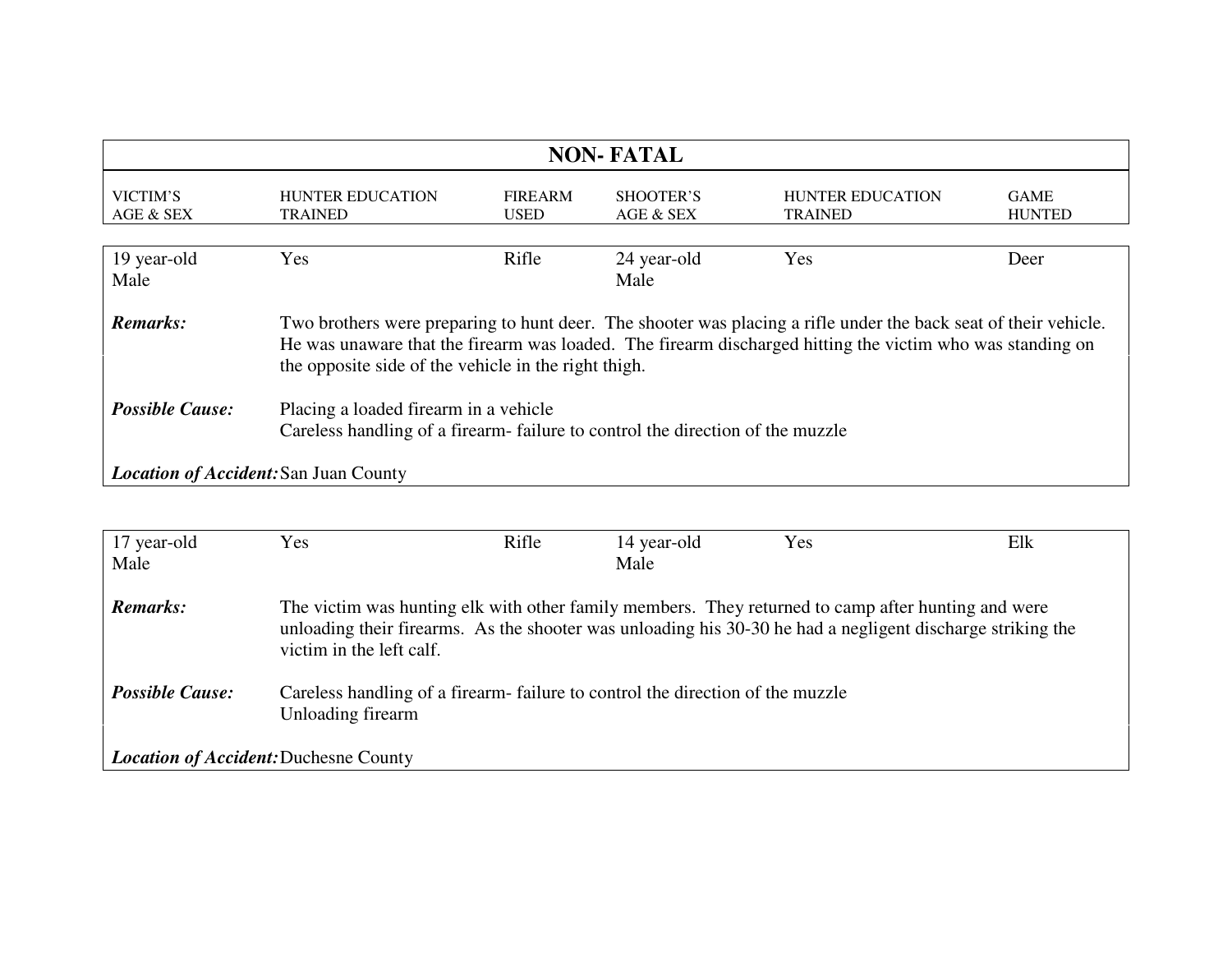| <b>NON-FATAL</b>                                                                                                                                                                                                                                                                                                                                                                                     |                                           |                               |                        |                                           |                              |  |
|------------------------------------------------------------------------------------------------------------------------------------------------------------------------------------------------------------------------------------------------------------------------------------------------------------------------------------------------------------------------------------------------------|-------------------------------------------|-------------------------------|------------------------|-------------------------------------------|------------------------------|--|
| VICTIM'S<br>AGE & SEX                                                                                                                                                                                                                                                                                                                                                                                | <b>HUNTER EDUCATION</b><br><b>TRAINED</b> | <b>FIREARM</b><br><b>USED</b> | SHOOTER'S<br>AGE & SEX | <b>HUNTER EDUCATION</b><br><b>TRAINED</b> | <b>GAME</b><br><b>HUNTED</b> |  |
| 19 year-old<br>Female                                                                                                                                                                                                                                                                                                                                                                                | N <sub>o</sub>                            | Archery<br>Equipment          | 26 year-old<br>Male    | Yes                                       | Deer & Elk                   |  |
| <b>Remarks:</b><br>The victim was accompanying her boyfriend while archery hunting for big game. The shooter was carrying his<br>bow in his left hand with an arrow nocked as they hiked over rocky terrain. The victim was walking to the left<br>of the shooter, next to the bow when she tripped and fell. As she fell, her leg came up and hit the broadhead<br>which penetrated her right calf. |                                           |                               |                        |                                           |                              |  |
| <b>Possible Cause:</b>                                                                                                                                                                                                                                                                                                                                                                               | Careless handling of Archery Equipment.   |                               |                        |                                           |                              |  |
| <b>Location of Accident: Daggett County</b>                                                                                                                                                                                                                                                                                                                                                          |                                           |                               |                        |                                           |                              |  |

| 24 year-old                                 | Yes                                                                                                                                                                                              | Rifle | Self inflicted | Elk |  |  |
|---------------------------------------------|--------------------------------------------------------------------------------------------------------------------------------------------------------------------------------------------------|-------|----------------|-----|--|--|
| Female                                      |                                                                                                                                                                                                  |       |                |     |  |  |
| <b>Remarks:</b>                             | The victim was hunting elk with other family members. She was putting the safety on her 30.06 rifle and had<br>her finger on the trigger. The firearm discharged striking her in the right foot. |       |                |     |  |  |
| <b>Possible Cause:</b>                      | Careless handling of a firearm-failure to control the direction of the muzzle<br>Finger on trigger                                                                                               |       |                |     |  |  |
| <b>Location of Accident:</b> Wasatch County |                                                                                                                                                                                                  |       |                |     |  |  |